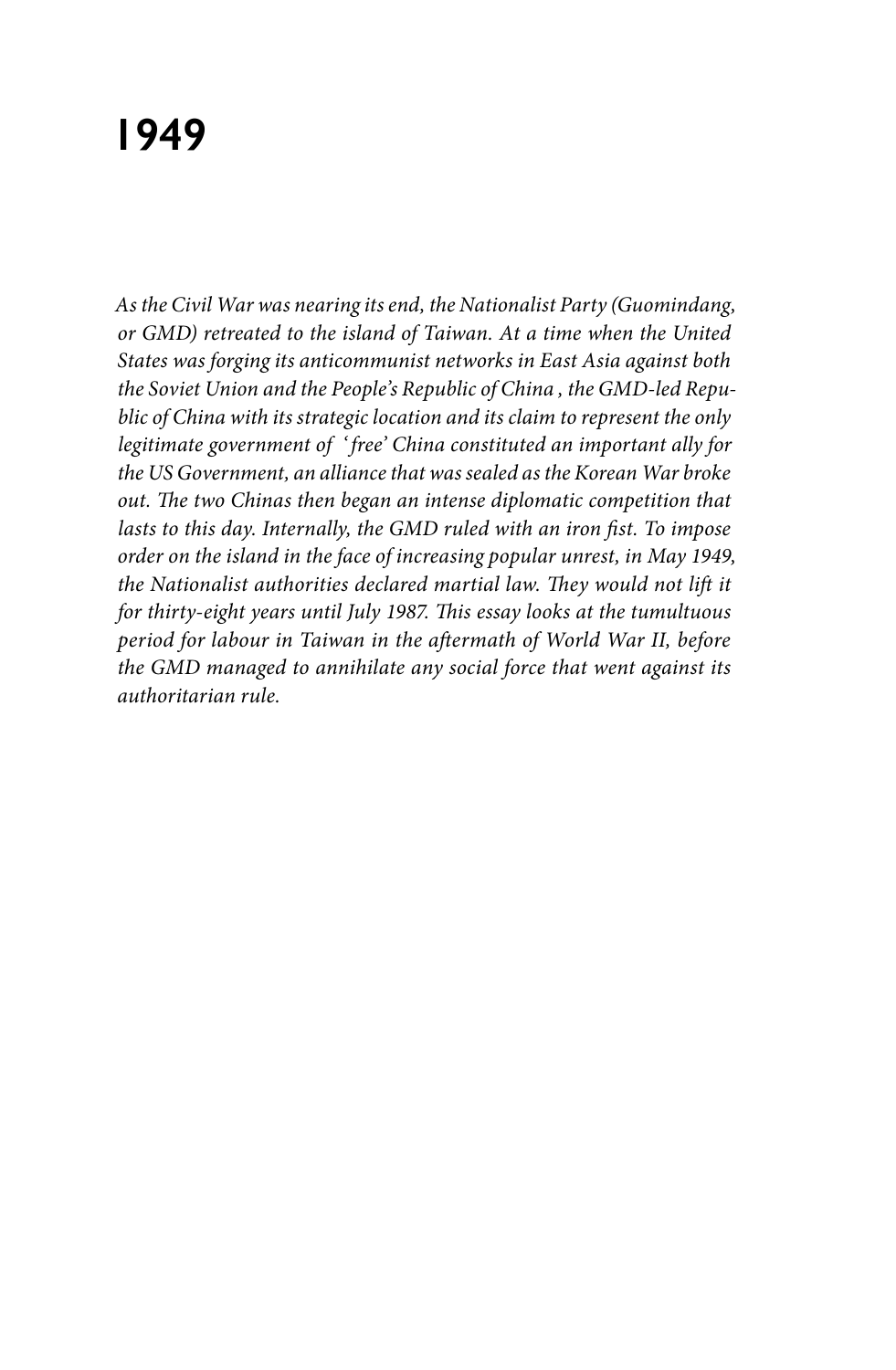# **A Spark Extinguished: Worker Militancy in Taiwan after World War II (1945–1950)**

Po-chien CHEN and Yi-hung LIU

On the day of the strike, around three to four hundred workers took a boat to the shipyard but didn't go into the workplace. Instead, with our own toolboxes in hand, we assembled and blockaded the offices. Then, workers with military training background subdued the armed factory police and put them into the shipyard's privately built iron cages. The shipyard was surrounded by the sea. To prevent the managers and supervisors from running away and sending out information, the trained workers patrolled the seashore and hence the island [on which the shipyard was located] was sealed off. The strike went on from morning to night for around twelve hours. The employers eventually gave in and accepted the workers' demand for a pay raise. That night, the strike was over and we won!

— Ruan Hung-Ying, Keelung shipyard worker and leader of Keelung Metal Workers' Union in the late 1940s<sup>1</sup>

owards the end of 1949, the regime of the Chinese Nationalist Party<br>(Guomindang, or GMD) retreated to the Province of Taiwan as a<br>result of the Chinese Civil War. Albeit defeated, the GMD was once<br>again supported by the Un (Guomindang, or GMD) retreated to the Province of Taiwan as a result of the Chinese Civil War. Albeit defeated, the GMD was once again supported by the United States due to the outbreak of the Korean War and the US strategy of containing communism—a Cold War arrangement that led to the establishment of the Republic of China (ROC) in Taiwan and the ensuing diplomatic competition with the People's Republic of China for the representation of China that lasts to this day. Although the GMD would impose military rule on Taiwan for the next thirty-eight years, the ROC regime—in opposition to 'communist China'—was referred to as 'free China' by both the GMD and its allies, most notably the United States.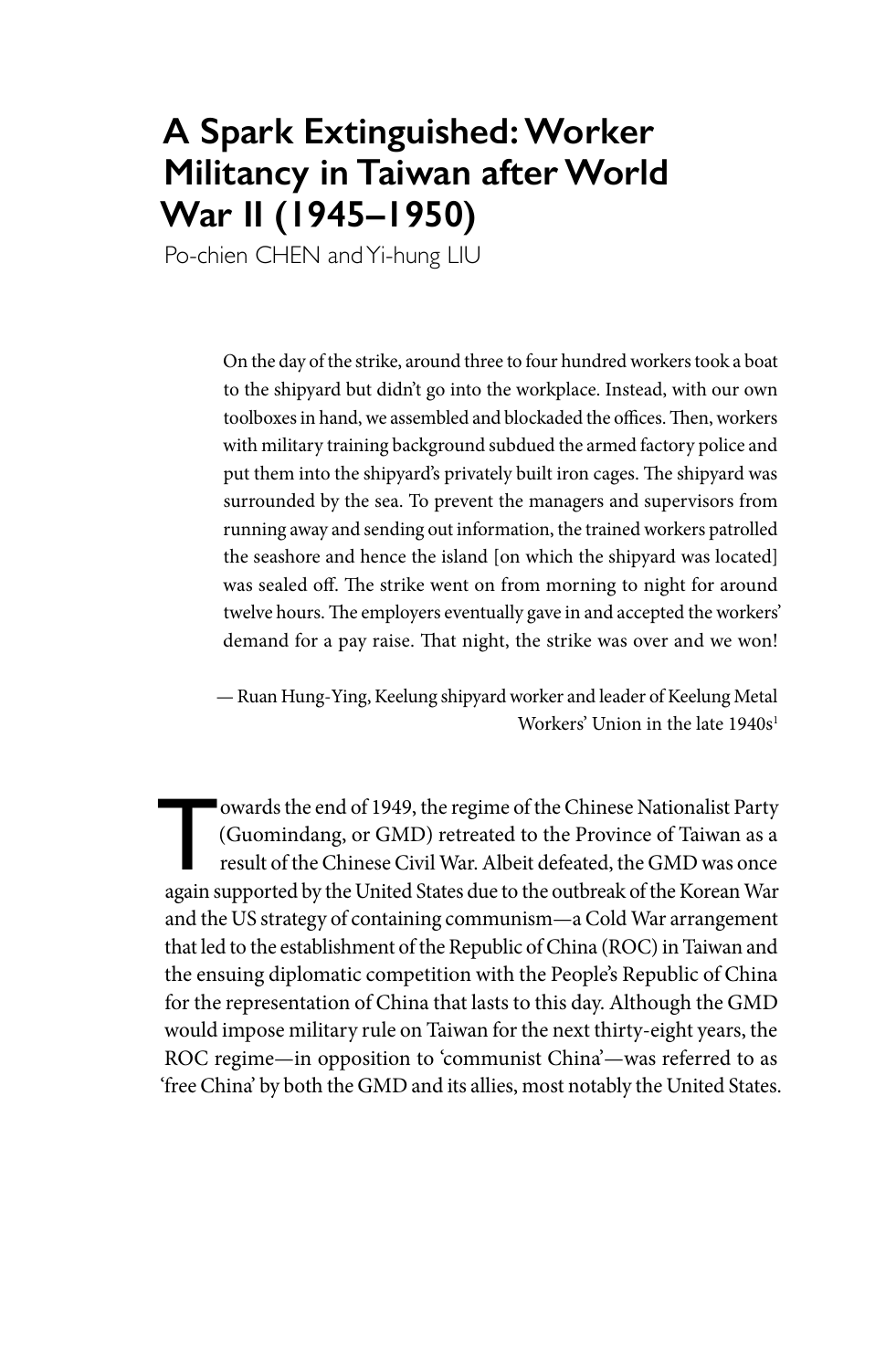A Strike-Less 'Free China'

On 4 July 1976, the bicentenary of the US Declaration of Independence, the ROC Government in Taiwan paid for an advertisement in *The New York Times*. It read:

[The labour force in Taiwan] is the best bargain in Asia, if not the world, when efficiency as well as cost is taken into account. And the island's workers are well disciplined; there is practically none of the costly labor strife that characterizes industries in many parts of the world. There are no strikes.<sup>2</sup>

From the late 1960s, a so-called economic miracle occurred in 'free China'. Current studies have attributed this successful economic growth to Taiwan's low labour costs and meek workers, with some researchers even suggesting that prior to the 1980s a worker movement did not exist on the island.<sup>3</sup> This led to the widespread belief that Taiwanese workers have always been docile and easily tamed.

Yet, in the post–World War II years, workers in Taiwan were militant, often instigating radical strikes and industrial action, courageously fighting for improved labour conditions. Taiwan was not innately 'an island without strikes'. The 'strike-less island' was an outcome of the imposition of martial law and the GMD's brutal suppression of the left. Under martial law, the ROC Government systematically annihilated thousands upon thousands of workers, peasants, indigenous people and members of the underground Chinese Communist Party (CCP) to eliminate any social force that went against the grain of its authoritarian rule.

## Legacies

In 1895, the defeated Qing Dynasty and the victorious Japanese Empire signed the Treaty of Shimonoseki, in which China ceded the island of Taiwan to Japan. Taiwan had been under the jurisdiction of the Qing imperial government since 1684 and, in 1885, it had even been established as a Chinese province under Qing rule. For centuries, Han Chinese immigrants from the coastal region of mainland China had constituted the majority of the local residents. Due to the Treaty of Shimonoseki, the Japanese Empire took hold of Taiwan and began a process of colonisation that would last five decades.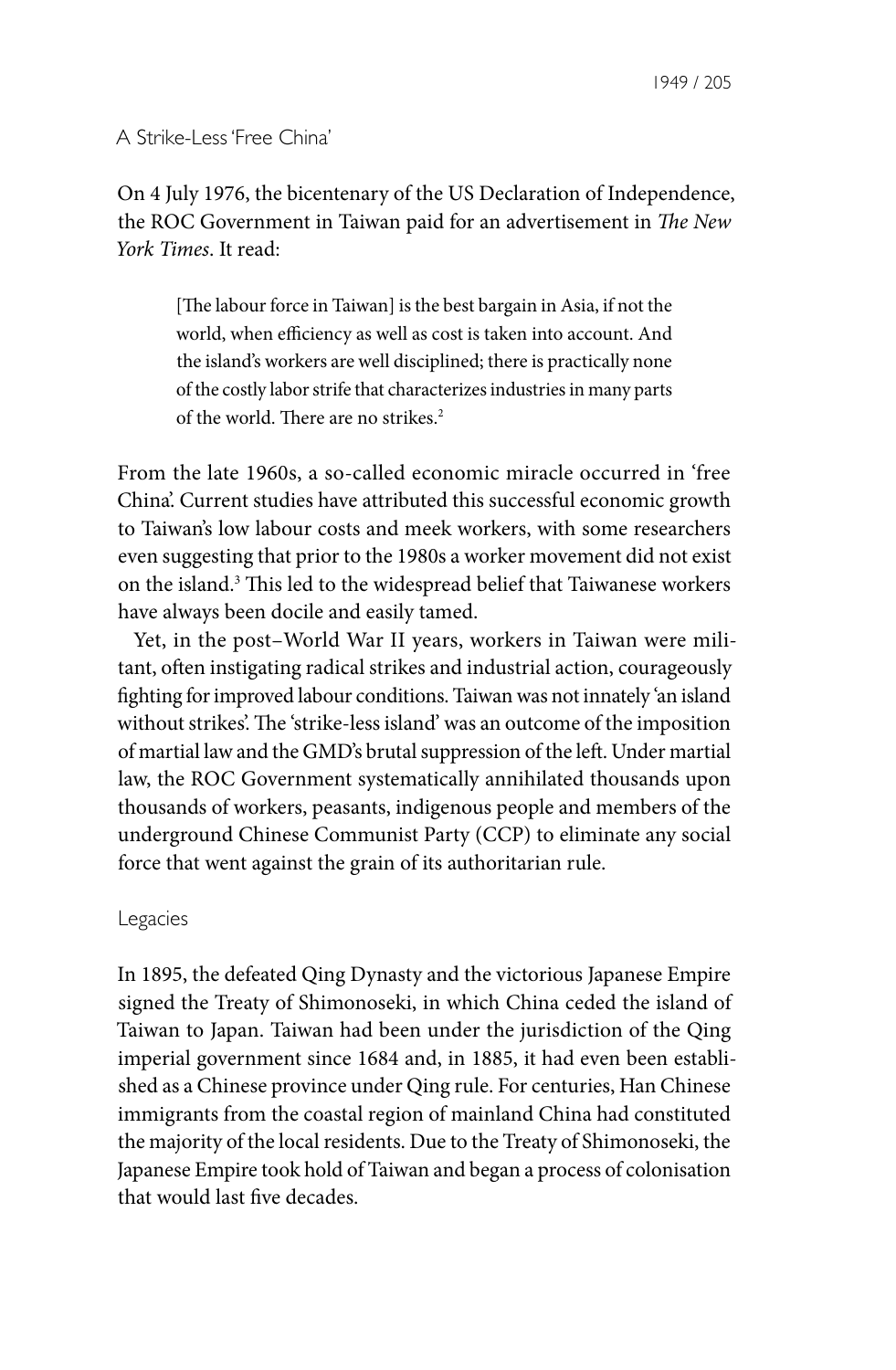In the early years of Japanese colonisation, Taiwan was mainly an agrarian society. For the purposes of governance and exploitation, the Japanese Empire developed Taiwan into a colonial economy and modernised the island to some extent. For instance, to enlarge sugar exports from Taiwan to Japan, the Japanese Government introduced semi-automated and fully automated production techniques. Mechanical operations gradually replaced manual labour and the scale of mechanisation and factories expanded. To facilitate the export of the colony's resources, the Japanese Government also devoted itself to the construction of port facilities. As a result, cement factories were built and the demand for port workers increased. Because of this process of industrialisation, the population of waged workers in Taiwan began to increase.

The mid-1920s witnessed the thriving of peasant and labour movements for the first time in the history of Taiwan.<sup>4</sup> For instance, an unprecedented island-wide strike broke out in 1927 as mechanics in southern Taiwan initiated a labour dispute. These movements were organised and led by anticolonial, nationalist cadres.<sup>5</sup> In particular, towards the end of the 1920s, a nationwide peasant union with a membership of more than 20,000 came under the directorship of the Taiwanese Communist Party (台灣共產黨, TCP), a newly established party aspiring to overthrow the Japanese regime. Meanwhile, a left-wing reformist party, the Taiwan People's Party (台灣民眾黨, TPP), led a general labour union of more than 10,000 members, as well as some related worker organisations.

Yet, in the early 1930s, the Japanese colonial government severely suppressed these thriving movements. The TCP was branded an illegal organisation and almost fifty of its cadre members were arrested and prosecuted. Higher-ranking leaders were sentenced to more than ten years in prison, although some of them managed to escape to mainland China. The TPP was disbanded by the colonial government in 1931, in the year the Japanese invaded northeastern China. As the Imperial Japanese Army gained power, the Japanese Empire embarked on a series of expansionist wars. Japan picked Taiwan as a base for its invasion of Southeast Asia and the Pacific Islands, and hence accelerated the industrialisation of the island to meet the empire's military demands. This meant the peasant and labour movements had to be subdued.

Fast forward to the end of World War II. On 15 August 1945, Emperor Hirohito announced the surrender of Japan to the Allies. As per the 1943 Cairo Declaration, Taiwan was restored to the ROC and, in October 1945, the ROC Government sent a number of GMD officials to the island to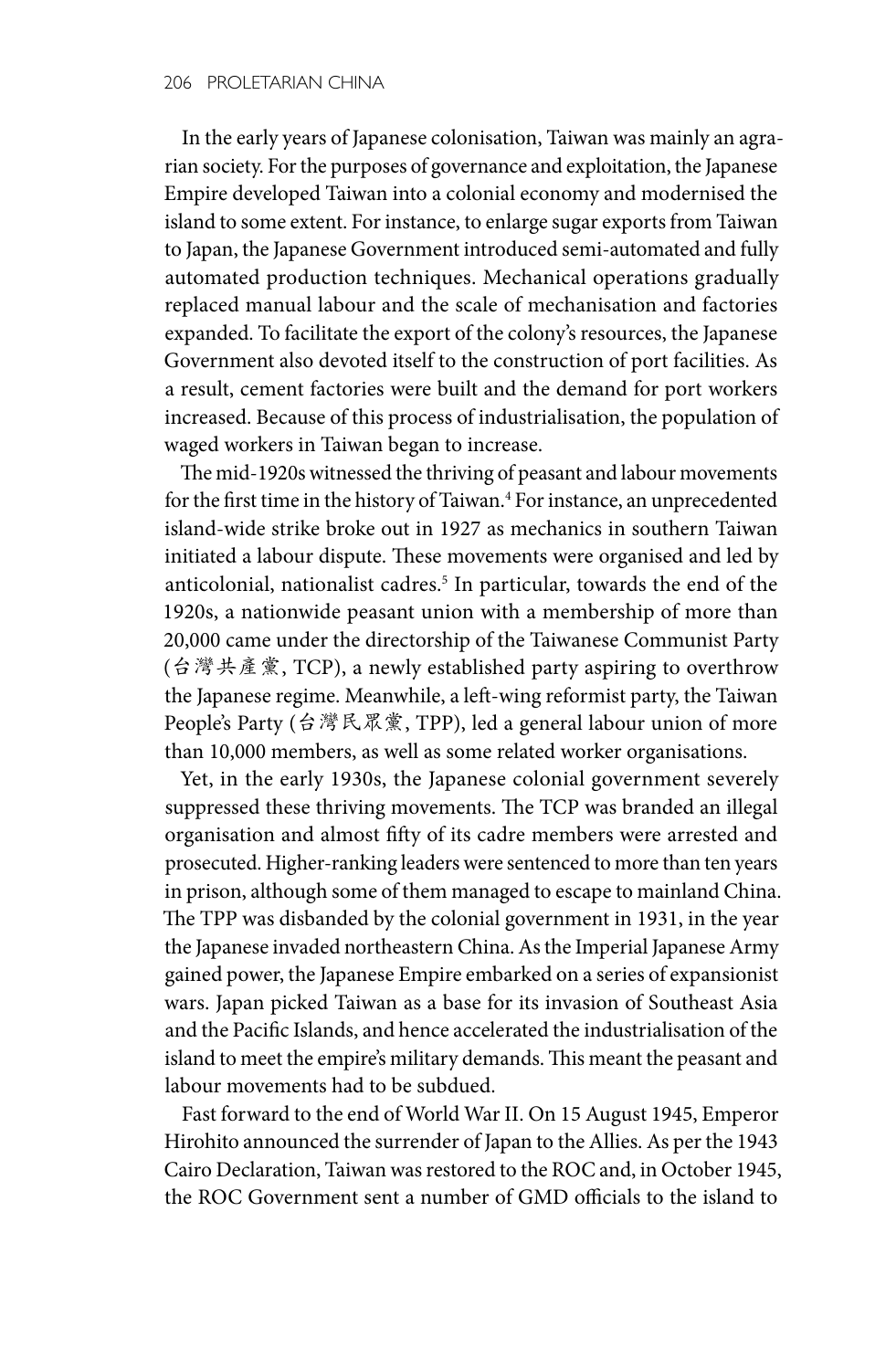accept the surrender of Japan and simultaneously take over the administration of the now former colony.

During the last two years of the war, those who had once been imprisoned or under surveillance by the Japanese colonial government, as well as members of the TCP and TPP, had restarted their organising work. Witnessing the impending downfall of Imperial Japan, organisers and leaders of peasant and labour movements began to rebuild connections and networks, marshalling in secrecy members of the past movements, ready to rise again when the moment arrived.

The restoration of Taiwan to the ROC ended five decades of Japanese colonisation. Having been discriminated against under Japanese rule, most Taiwanese people fervently welcomed the return to China. Nevertheless, because of the language barrier—learning Chinese was banned in the late Japanese colonial period—and the condescending attitude of GMD officials, the very people who had been so welcoming of the new rulers soon began again to feel discriminated against. Moreover, the GMD regime in Taiwan was incompetent and continued to engage in corruption and abuse of power, exactly as it had done in mainland China.

Less than eighteen months after the return to China, towards the end of February 1947, uprisings broke out all over Taiwan, culminating in an extensive anti-government movement that came to be known as the 'February 28 incident' (二二八事件). The movement was violently suppressed as the GMD called for troops from the mainland to launch a brutal crackdown. More than 10,000 civilians died.<sup>6</sup>

#### Organisational Work from the Left

Between 1946 and 1949, before and after the February 28 incident, Taiwanese workers instigated at least twenty-five major industrial actions, which included wildcat strikes, work-to-rule protests, assemblies, appeals and petitions. As evidenced by news reports from that time, those who organised and instigated radical industrial action came from all walks of life. These Taiwanese labourers and activists, from both urban and rural areas, were railway workers, dock workers, shipyard workers, printing workers, bus drivers, sugar mill workers, low-level employees at government agencies, teachers and physicians.

Before the February 28 incident, the cadres and members of the TCP who had been arrested and imprisoned during Japanese colonisation played an important role in organising and assisting these persistent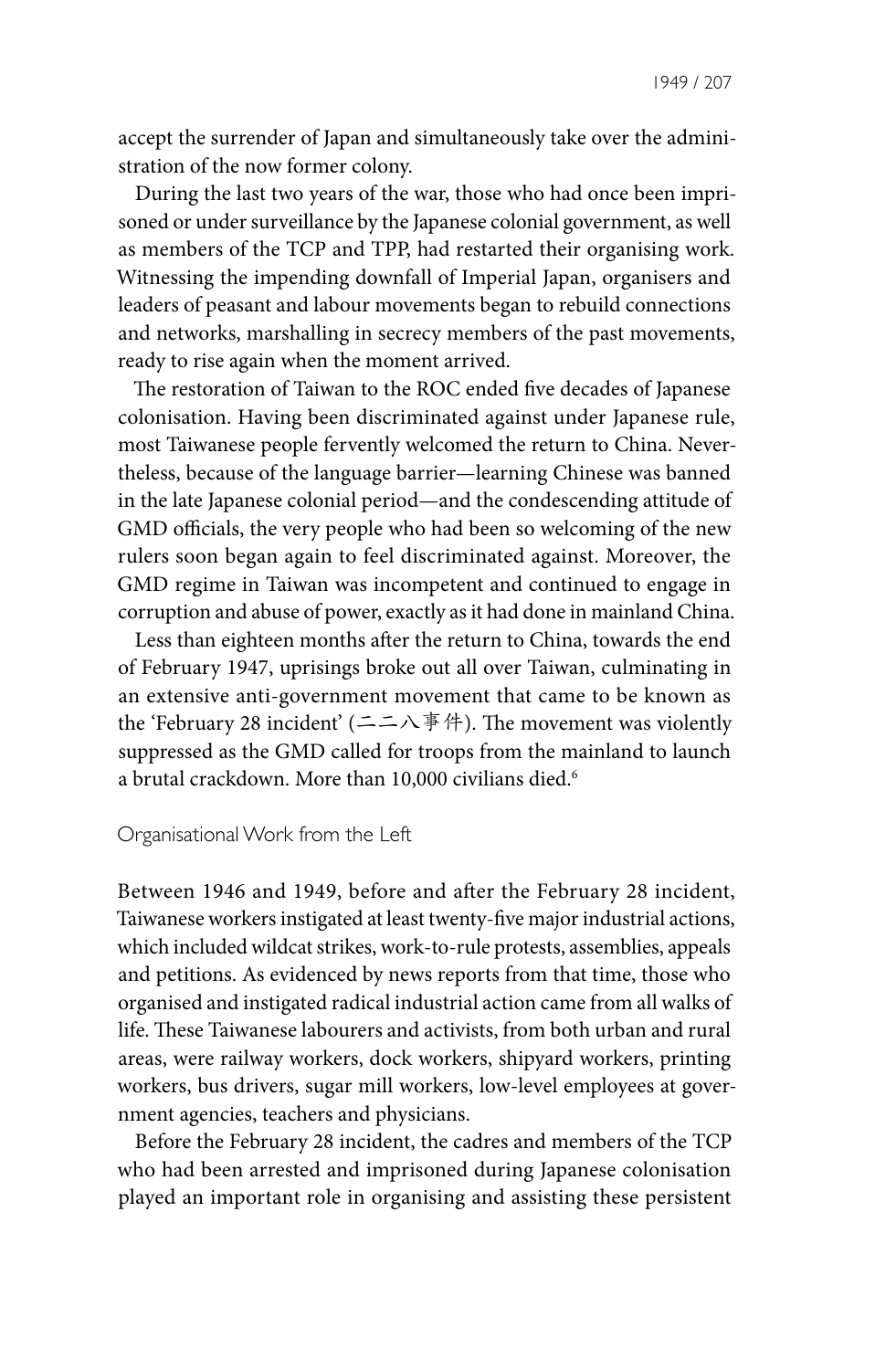industrial actions. Yet, after the restoration of Taiwan to the ROC, the GMD intelligence service had obtained a great amount of information about these political activists and placed them under surveillance. After the February 28 incident, the already stringent discipline tightened even further. Most experienced cadres and members were compelled to flee to Hong Kong or mainland China. The deteriorating political situation prevented them from continuing their organisational work in Taiwan, not to mention assisting worker and peasant movements on the island.

Nevertheless, when the GMD took over the administration of Taiwan, some Taiwanese who had been based in mainland China for several years were sent back to the island to conduct underground activities on behalf of the CCP. These Taiwanese communists had escaped to the mainland to avoid being captured by the Japanese colonial government and, once there, joined the CCP. In collaboration with a few Taiwanese communists still unknown to the GMD intelligence, they established the Taiwan Province Mission Committee of the CCP (台灣省工作委員會) to organise social movements and recruit new underground party members.

Although the ROC authorities managed to suppress the uprisings and popular resistance by deploying military forces, the February 28 incident further intensified resentment of the GMD regime among the local population. Under such circumstances, more and more intellectuals and students joined the underground party, which in turn was able to establish strongholds in critical factories and workplaces in Taiwan. In some shops and industries that offered better conditions, the underground party successfully organised the cadres and gained leadership posts in some unions. Prior to 1949, when the GMD regime eventually imposed martial law, the underground party even prompted extensive demonstrations and well-planned work-to-rule actions throughout the island.

## Collective Resistance

In 1946, one year before the February 28 incident, two similar strikes broke out in the two most important port cities in Taiwan, Keelung in the north and Kaohsiung in the south. In the face of extreme inflation, shipyard workers in both ports went on strike in June and September, respectively, to fight for a reasonable pay raise.

In June, workers at the Keelung shipyard—a factory built during Japanese colonisation and then taken over by the GMD regime—launched their strike. They not only blockaded the factory, but also subdued the armed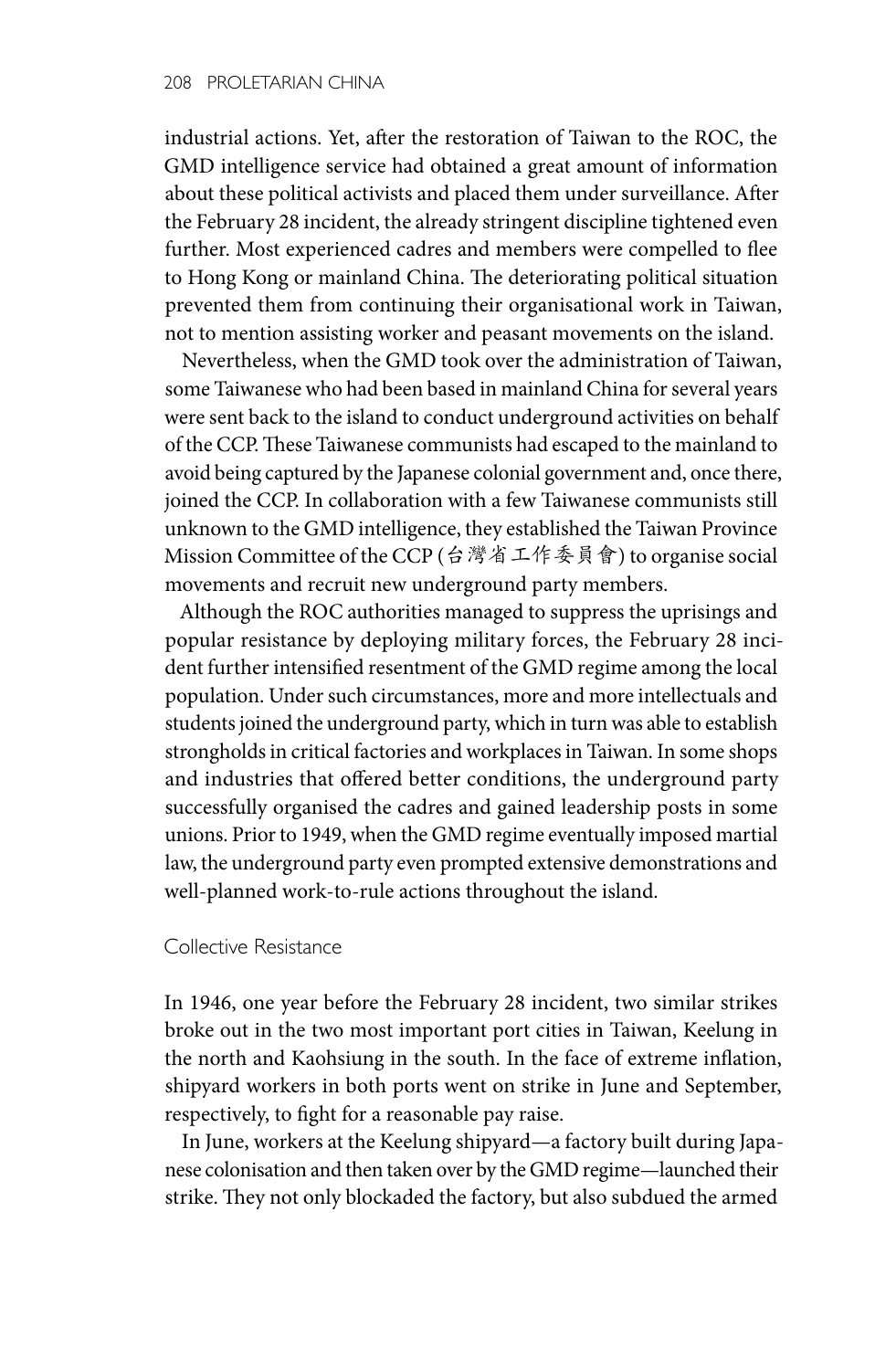police deployed to stop them. They even detained the factory director and some senior managers (who had been appointed by the GMD), demanding face-to-face negotiations. Within a day, the employers agreed to the workers' request for a pay rise. The strike gave rise to the Keelung Metal Workers' Union (基隆鐵器職業工會), a union co-organised by the shipyard workers and the mechanics of two other nearby factories.

A few months later, workers at the Kaohsiung shipyard in southern Taiwan started a strike that bore a significant resemblance to the action in Keelung. Both shipyards, in fact, belonged to the same company and, after World War II, were taken over by the GMD. In September 1946 at the Kaohsiung shipyard, more than 1,000 workers blockaded the factory, subdued the armed police and detained the director and other senior managers. Workers also demanded immediate, face-to-face negotiations. Similar to what happened in June at the Keelung shipyard, the striking Kaohsiung workers won a reasonable pay rise with their one-day action.

The Kaohsiung strike benefited from the assistance of left-wing organisers who had been active in the late 1920s during the Japanese colonial era. It is likely that the strike at the Keelung shipyard in June, sharing a number of characteristics with the one in Kaohsiung, might also have received the same support. Supported by organisers from the TCP and TPP, these two strikes can be considered the most coherent, militant industrial actions in the postwar years in Taiwan. Precisely because of this, during the White Terror of the 1950s, when the GMD regime launched a bloody anticommunist campaign, many cadres and members, as well as low-level workers of the two shipyards, were arrested and received severe sentences.

After the February 28 incident, most organised labour movements were developed by the underground groups and members of the Taiwan Province Mission Committee of the CCP. In 1949, their efforts bore fruit. By May of that year, as the GMD regime lost ground in the mainland and prepared for a total retreat to Taiwan, the Taiwan Province Mission Committee had already obtained full or partial leadership in the two main unions in Taipei: the Employed Drivers' Union (台北司機工會) and the Postal-Telecommunications Workers' Union (台灣省郵務工會). After three years of organising efforts, the committee was now ready to instigate collective actions for workers' rights.

In March 1949, to negotiate a pay rise, the Employed Drivers' Union had launched a work-to-rule action, in which all city bus drivers drove at a speed of twenty kilometres per hour. Although the action caused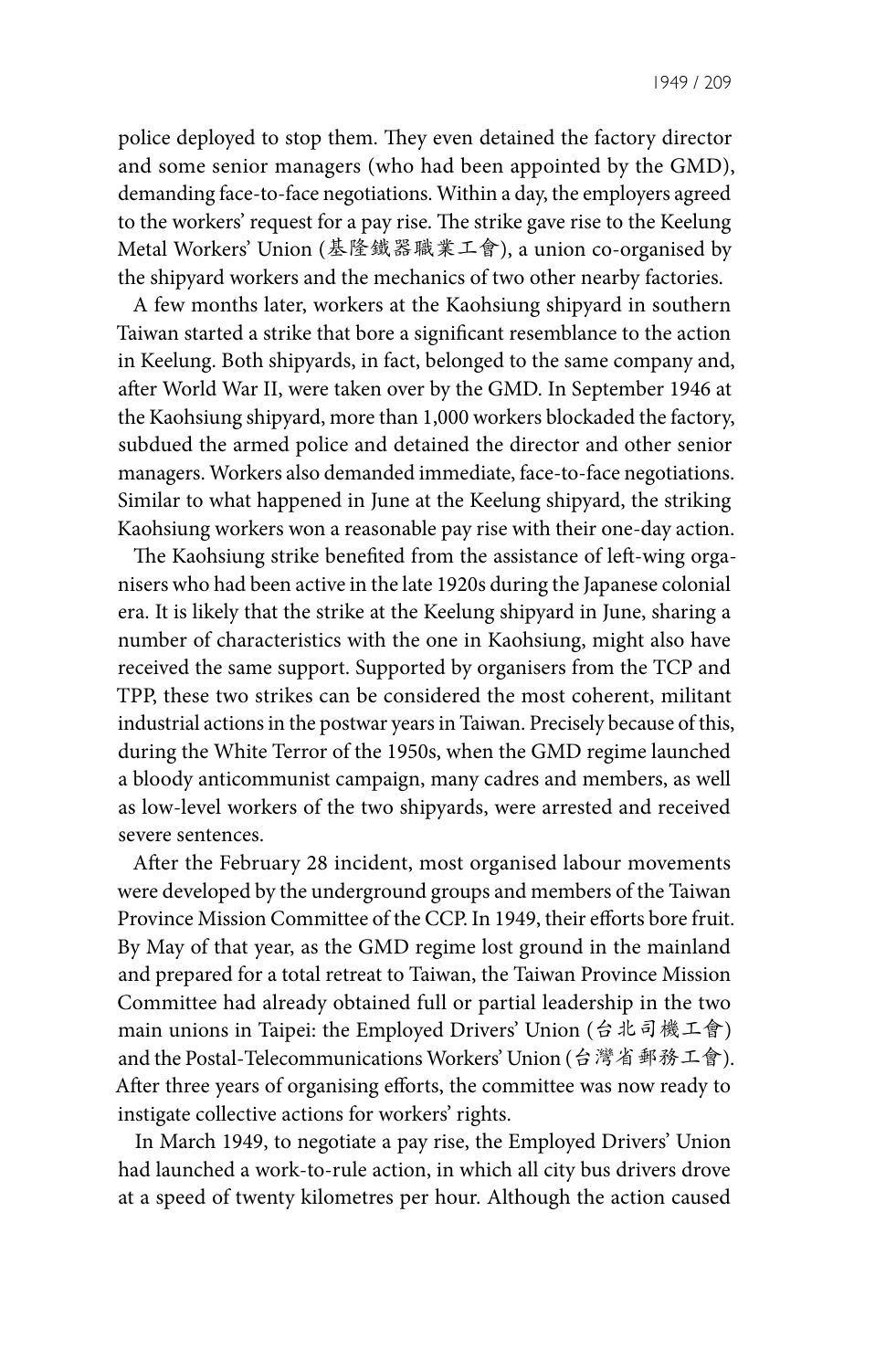inconvenience for passengers, residents of Taipei City considered the union's request reasonable and thus supported the workers. As a result, after a day of work-to-rule, the city government agreed to a pay rise as demanded by the union.

Mobilising the workers in the postal-telecommunications department was tougher. Even though the sector employed around 6,000 people, dispersed all over Taiwan, the underground party organised the workers in Taipei and established a branch there. It also made every effort to contact and bring together workers at different locations. Many postal-telecom employees joined the underground party and broke through the GMD's control of the union. Some underground party members were elected to leadership positions in the union.

The GMD officials never hid their condescending attitude towards Taiwanese postal-telecom workers. After the return of the island to the ROC, the GMD regime regarded the 6,000 postal-telecom workers who were hired by the Japanese colonial government as temporary rather than permanent employees. For this reason, Taiwanese postal-telecom workers received a wage that was only one-fourth to one-fifth of that of the permanent postal-telecom workers from mainland China. This unfair treatment caused a strong sense of discontent and resentment.

In 1947, a former Nationalist intelligence agent from mainland China was appointed by the GMD as president of the Postal-Telecommunications Workers' Union. Under the new leadership, the workers' requests to be recognised as permanent employees remained unanswered. Meanwhile, by the end of 1946, the Taiwan Province Mission Committee of the CCP had effectively mobilised the low-level employees of the postal-telecom department in Taipei. Through activities such as labour education and journal publications, the committee established underground working teams to contact and connect postal-telecom workers. The workers' demands to be granted permanent employment became more and more intense.

At the end of March 1949, more than 400 postal-telecom workers gathered in Taipei. After the GMD-appointed department director disregarded their request, the workers promptly launched a street demonstration, marching from the department headquarters to the Taiwan Provincial Government building—where the GMD troops had fired the first shot two years earlier, in February 1947. Throughout the march, people supportive of the workers' demands joined the demonstration one after another and, by the time they arrived at their destination, the crowd